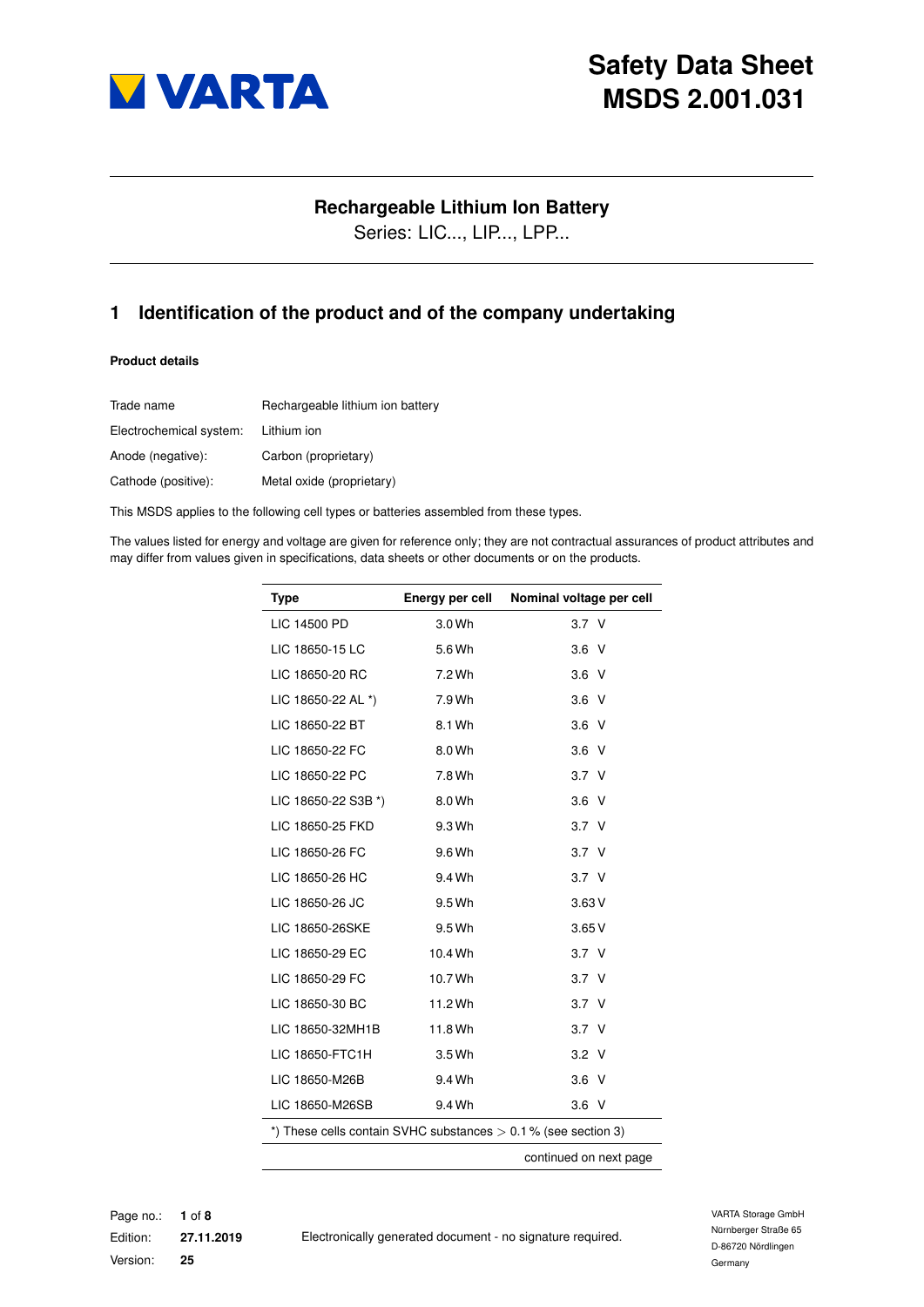

| Type                      |         | Energy per cell Nominal voltage per cell                         |
|---------------------------|---------|------------------------------------------------------------------|
| LIC 18650-M29B            | 10.5 Wh | 3.67V                                                            |
| LIC 18650-VTC4H 7.6 Wh    |         | $3.6\text{ V}$                                                   |
| LIC 18650-VTC5AH 9.4 Wh   |         | 3.6 V                                                            |
| LIC 26650-30 H            | 9.6 Wh  | $3.2\text{ V}$                                                   |
| LIP 103450 AC 8.4 Wh      |         | 3.7 <sub>V</sub>                                                 |
| LIP 103450 SC             | 7.5 Wh  | 3.7 <sub>V</sub>                                                 |
| LIP 103450-CAT            | 7.3 Wh  | 3.7 <sub>V</sub>                                                 |
| LIP 383450 AJL *)         | 2.8 Wh  | 3.7 <sub>V</sub>                                                 |
| LIP 423048 AJL *) 2.6 Wh  |         | 3.7 <sub>V</sub>                                                 |
| LIP 423450 AJL *) 3.2 Wh  |         | 3.7 <sub>V</sub>                                                 |
| LIP 463048 FD             | 2.7 Wh  | 3.7 <sub>V</sub>                                                 |
| LIP 523450 AJL *)         | 4.1 Wh  | 3.7 <sub>V</sub>                                                 |
| LIP 553450 WC             | 4.2 Wh  | 3.7 <sub>V</sub>                                                 |
| LIP 663450 MC             | 4.9 Wh  | 3.7 <sub>V</sub>                                                 |
| LPP 383450 PL *)          | 2.6 Wh  | 3.7 <sub>V</sub>                                                 |
| LPP 402025 CE *) 0.5 Wh   |         | 3.7 <sub>V</sub>                                                 |
| LPP 402934 E *)           | 1.1 Wh  | 3.7 <sub>V</sub>                                                 |
| LPP 422339 PL *)          | 1.3 Wh  | 3.7 <sub>V</sub>                                                 |
| LPP 423566 BE *)          | 4.2 Wh  | 3.7 <sub>V</sub>                                                 |
| LPP 442834 PVL *) 1.5 Wh  |         | 3.7 <sub>V</sub>                                                 |
| LPP 443441 S $*$ ) 2.4 Wh |         | 3.7 <sub>V</sub>                                                 |
| LPP 454261 8TH            | 5.9 Wh  | 3.7 <sub>V</sub>                                                 |
| LPP 463149 S *)           | 2.6 Wh  | 3.7 <sub>V</sub>                                                 |
| LPP 486588 H 13.0 Wh      |         | 3.7 <sub>V</sub>                                                 |
| LPP 503562 S *)           | 4.5 Wh  | 3.7 <sub>V</sub>                                                 |
| LPP 503759 8HH 5.2 Wh     |         | 3.7 <sub>V</sub>                                                 |
| LPP 503759 DL *)          | 4.6 Wh  | 3.7 V                                                            |
| LPP 523450 S *)           | 3.7 Wh  | 3.7 V                                                            |
| LPP 553048 PL *)          | 3.0 Wh  | 3.7 V                                                            |
| LPP 553436 S *)           | 2.9 Wh  | 3.7 V                                                            |
| LPP 683566 BE *)          | 6.7 Wh  | 3.7 V                                                            |
| LPP 702035 PVL *)         | 1.6 Wh  | 3.7 V                                                            |
| LPP 702035 S *)           | 1.6 Wh  | 3.7 <sub>V</sub>                                                 |
| LPP 751930 PL *)          | 1.5 Wh  | 3.7 V                                                            |
|                           |         | *) These cells contain SVHC substances $> 0.1$ % (see section 3) |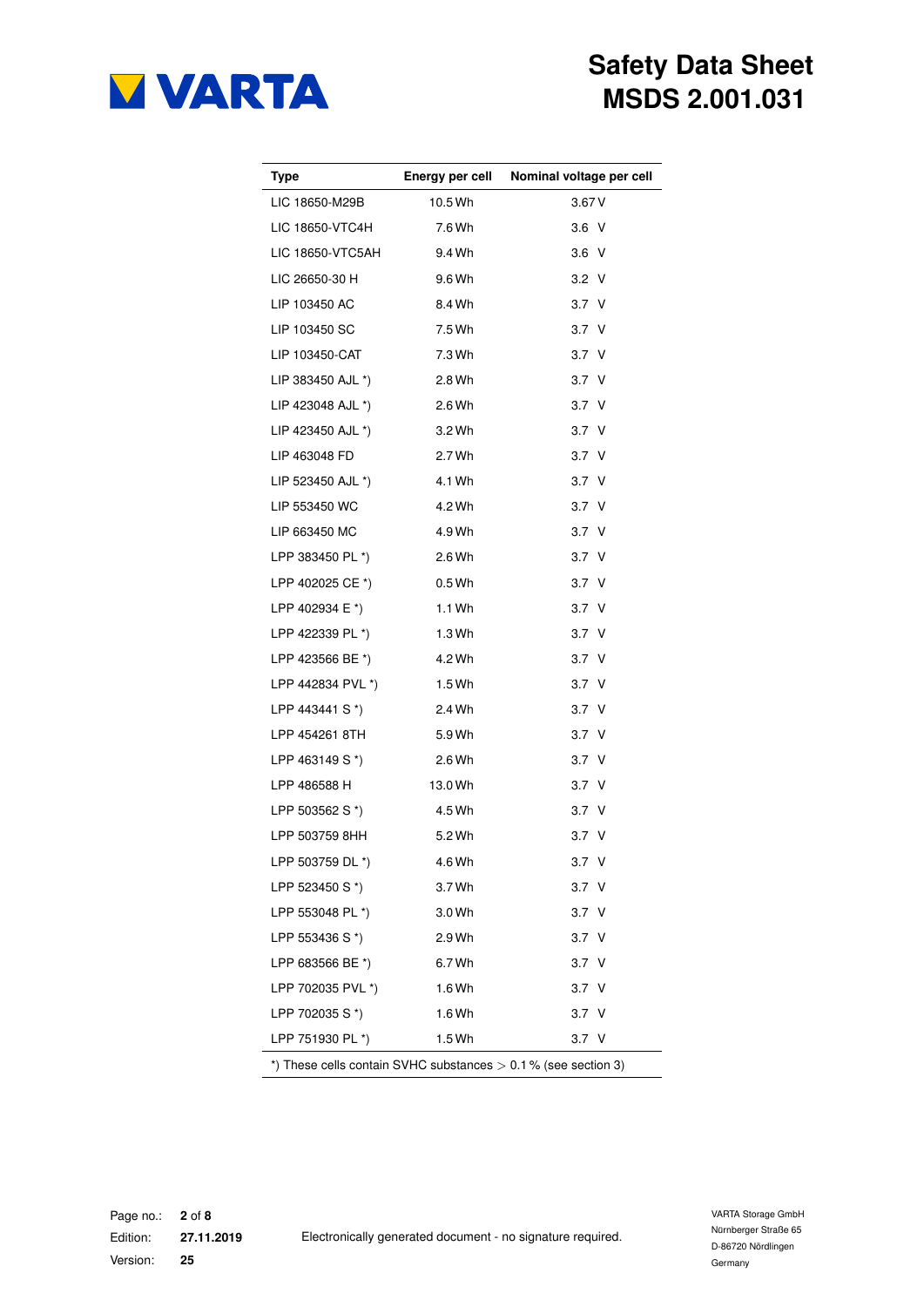

### **Supplier details**

| Address:                | <b>VARTA Storage GmbH</b> |
|-------------------------|---------------------------|
|                         | Nürnberger Straße 65      |
|                         | D-86720 Nördlingen        |
|                         | Germany                   |
| Emergency Phone Number: | +49 7961 921 110 (VAC)    |

### **Legal remark (EU)**

These batteries are no *"substances"* or *"mixtures"* according to Regulation (EC) No 1907/2006 EC. Instead they have to be regarded as *"articles"*, no substances are intended to be released during handling. Therefore there is no obligation to supply a safety data sheet according to Regulation (EC) 1907/2006, Article 31.

#### **General remark**

<span id="page-2-1"></span>This information is provided as a service to our customers. The details presented are in accordance with our present knowledge and experiences. They are no contractual assurances of product attributes.

### **2 Hazards identification**

The battery is sealed hermetically. Thus, the ingredients have no hazard potential, except the battery is violated or dismantled.

If in case of mistreatment the ingredients are released, a spontaneously flammable gas mixture may be released under certain circumstances (measures according to sections [4](#page-3-0) to [6\)](#page-4-0).

Attention: If batteries are treated wrong the danger of burns or bursts occurs. Batteries must not be heated above 100 ◦C or incinerated. The battery contents must not get in contact with water. If the negative electrode gets in contact with water or humidity hydrogen gas is formed, which may inflame spontaneously.

## <span id="page-2-0"></span>**3 Composition/information on ingredients**

#### **Ingredients**

| <b>Content</b> | CAS no.     | EC no.      | <b>Material</b>              | Hazard<br><b>Categories</b>                                                                               | Hazard<br><b>Statements</b>                       |
|----------------|-------------|-------------|------------------------------|-----------------------------------------------------------------------------------------------------------|---------------------------------------------------|
| $20 - 50%$     | proprietary | proprietary | Metal oxide<br>(proprietary) | Skin Sens. 1.<br>Acute Tox. 2.<br>Resp. Sens. 1,<br>Carc. 1B.<br>STOT RE 1.<br>Aquatic Chronic 3          | H317, H330,<br>H334, H350,<br>H372, H412          |
| $10 - 30%$     | proprietary | proprietary | Carbon (proprietary)         |                                                                                                           |                                                   |
| $10 - 20%$     | proprietary | proprietary | Electrolyte (proprietary)    | Flam. Lig. 2,<br>Skin Corr. 1B.<br>Eye Dam. 1,<br>Skin Sens. 1.<br>Muta. 2, Carc. 2,<br>Aquatic Chronic 2 | H225, H312,<br>H314, H317,<br>H341, H351,<br>H411 |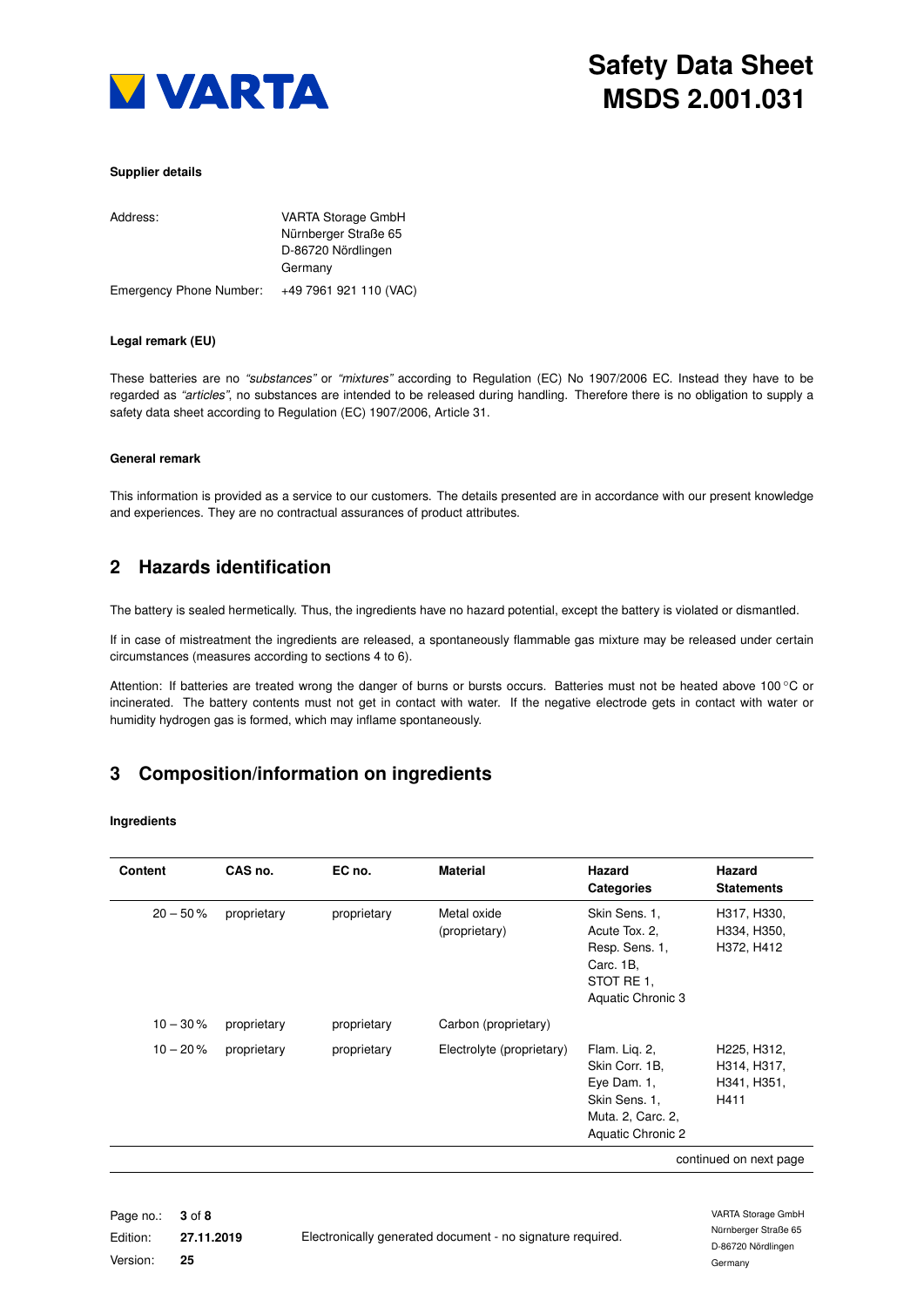

| <b>Content</b> | CAS no.     | EC no.      | <b>Material</b> | Hazard<br><b>Categories</b> | Hazard<br><b>Statements</b> |
|----------------|-------------|-------------|-----------------|-----------------------------|-----------------------------|
| $2 - 10\%$     | 7429-90-5   | 231-072-3   | Aluminum foil   |                             |                             |
| $2 - 10\%$     | 7440-50-8   | 231-159-6   | Copper foil     |                             |                             |
| $< 5\%$        | proprietary | proprietary | <b>Binder</b>   |                             |                             |
| Remainder      | proprietary | proprietary | Inert materials |                             |                             |

For full text of hazard statements see section [16.](#page-7-1)

During charge process a lithium carbon intercalation phase is formed, which is highly flammable and corrosive, but not released under the circumstances of normal usage.

### **Heavy Metals and RoHS relevant Substances**

| <b>Content</b> | CAS no.    | EC no.    | <b>Material</b>                                         |
|----------------|------------|-----------|---------------------------------------------------------|
| $<$ 1 mg/kg    | 7440-43-9  | 231-152-8 | Cadmium                                                 |
| $< 10$ mg/kg   | 7439-92-1  | 231-100-4 | Lead                                                    |
| $<$ 1 mg/kg    | 7439-97-6  | 231-106-7 | Mercury (none intentionally introduced, see section 12) |
| $< 5$ mg/kg    | 18540-29-9 | 606-053-1 | Hexavalent Chromium (Cr6+)                              |
| $< 5$ mg/kg    | various    | various   | <b>PBB</b>                                              |
| $< 5$ mg/kg    | various    | various   | <b>PBDE</b>                                             |

### **SVHC substances according to REACH (Article 33)**

| Content | CAS no.             | EC no.    | Material                                                           |
|---------|---------------------|-----------|--------------------------------------------------------------------|
|         | $> 0.1\%$ 1120-71-4 | 214-317-9 | 1,3-Propanesultone<br>(only for cells marked with *) in section 1) |

<span id="page-3-0"></span>For information to allow safe use: see section [7.](#page-4-1)

## **4 First-aid measures**

### **Measures at accidental release**

<span id="page-3-1"></span>

| After inhalation:                      | Fresh air. Seek for medical assistance.                                                                                                                                 |
|----------------------------------------|-------------------------------------------------------------------------------------------------------------------------------------------------------------------------|
| After skin contact:                    | Remove solid particles immediately. Flush affected areas with plenty of water (at least<br>15 min). Remove contaminated cloth immediately. Seek for medical assistance. |
| After eye contact:                     | Flush the eye gently with plenty of water (at least 15 min). Seek for medical assistance.                                                                               |
| After ingestion of battery components: | Drink plenty of water. Avoid vomiting. Seek for medical assistance.<br>No trials for neutralization.                                                                    |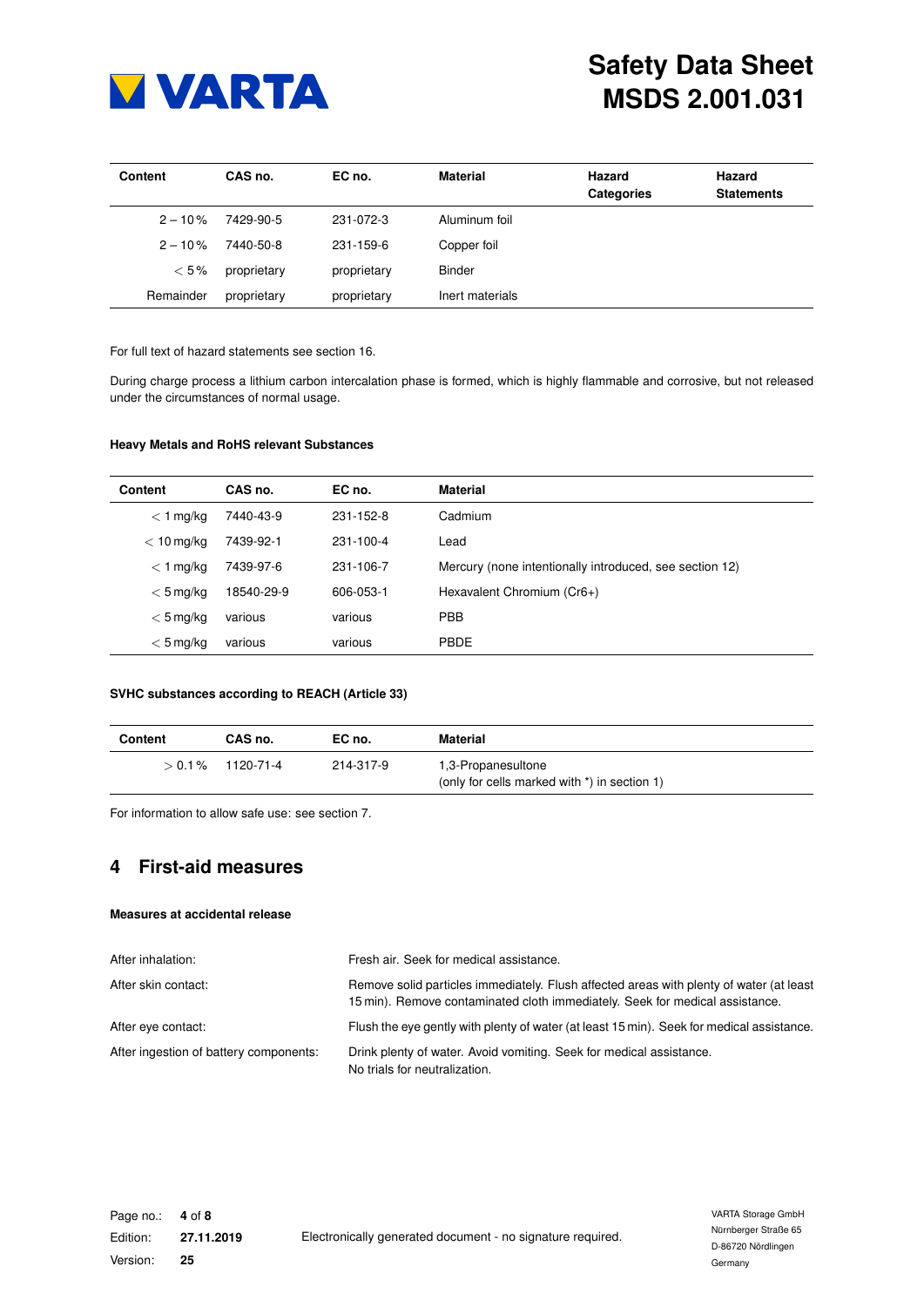

# **5 Fire-fighting measures**

| Suitable extinguishing media:                         | Metal fire extinction powder, rock salt or dry sand shall be used.<br>In case only water is available, it can be used in large amounts.                                                                                                                                                              |
|-------------------------------------------------------|------------------------------------------------------------------------------------------------------------------------------------------------------------------------------------------------------------------------------------------------------------------------------------------------------|
| Extinguishing media with limited<br>suitability:      | Carbon dioxide $(CO2)$ is not suitable.<br>Water in small quantities may have adverse effects.                                                                                                                                                                                                       |
| Special protection equipment during<br>fire-fighting: | Contamination cloth including breathing apparatus.                                                                                                                                                                                                                                                   |
| Special hazard:                                       | Cells may explode and release metal parts.<br>At contact of electrolyte with water traces of hydrofluoric acid may be formed. In this<br>case avoid contact and take care for good ventilation.<br>At contact of charged anode material with water extremely flammable hydrogen gas is<br>generated. |
| Attention:                                            | Do not let used extinguishing media penetrate into surface water or ground water. If<br>necessary, thicken water or foam with suitable solids. Dispose of properly.                                                                                                                                  |

## <span id="page-4-0"></span>**6 Accidental release measures**

| Person related measures:         | Wear personal protective equipment adapted to the situation (protection gloves, face<br>protection, breathing protection).                                                                                                                                                                                            |
|----------------------------------|-----------------------------------------------------------------------------------------------------------------------------------------------------------------------------------------------------------------------------------------------------------------------------------------------------------------------|
| Environment protection measures: | In the event of battery rupture, prevent skin contact and collect all released material<br>in a plastic lined container. Bind released ingredients with powder (rock salt, sand).<br>Dispose of according to the local law and rules. Avoid leached substances to penetrate<br>into the earth, canalization or water. |
| Treatment for cleaning:          | If battery casing is dismantled, small amounts of electrolyte may leak. Package the<br>battery tightly including ingredients together with lime, sand or rock salt. Then clean<br>with water.                                                                                                                         |

# <span id="page-4-1"></span>**7 Handling and storage**

| Guideline for safe handling: | • Always follow the warning information on the batteries and in the manuals of devices.<br>Only use the recommended battery types.<br>• Keep batteries away from children. Keep small cells and batteries which are consid-<br>ered swallowable out of the reach of children.<br>• For devices to be used by children, the battery casing should be protected against<br>unauthorized access.<br>• Unpacked batteries shall not lie about in bulk.<br>• In case of battery change always replace all batteries by new ones of identical type<br>and brand.<br>• Do not swallow batteries. Swallowing may lead to burns, perforation of soft tissue,<br>and death. Severe burns can occur within 2 h of ingestion. In case of ingestion of a<br>cell or battery, seek medical assistance promptly.<br>• Do not throw batteries into water.<br>• Do not throw batteries into fire.<br>• Avoid deep discharge.<br>• Do not short-circuit batteries.<br>• Use recommended charging time and current.<br>• Do not open or disassemble batteries. |
|------------------------------|---------------------------------------------------------------------------------------------------------------------------------------------------------------------------------------------------------------------------------------------------------------------------------------------------------------------------------------------------------------------------------------------------------------------------------------------------------------------------------------------------------------------------------------------------------------------------------------------------------------------------------------------------------------------------------------------------------------------------------------------------------------------------------------------------------------------------------------------------------------------------------------------------------------------------------------------------------------------------------------------------------------------------------------------|
|                              |                                                                                                                                                                                                                                                                                                                                                                                                                                                                                                                                                                                                                                                                                                                                                                                                                                                                                                                                                                                                                                             |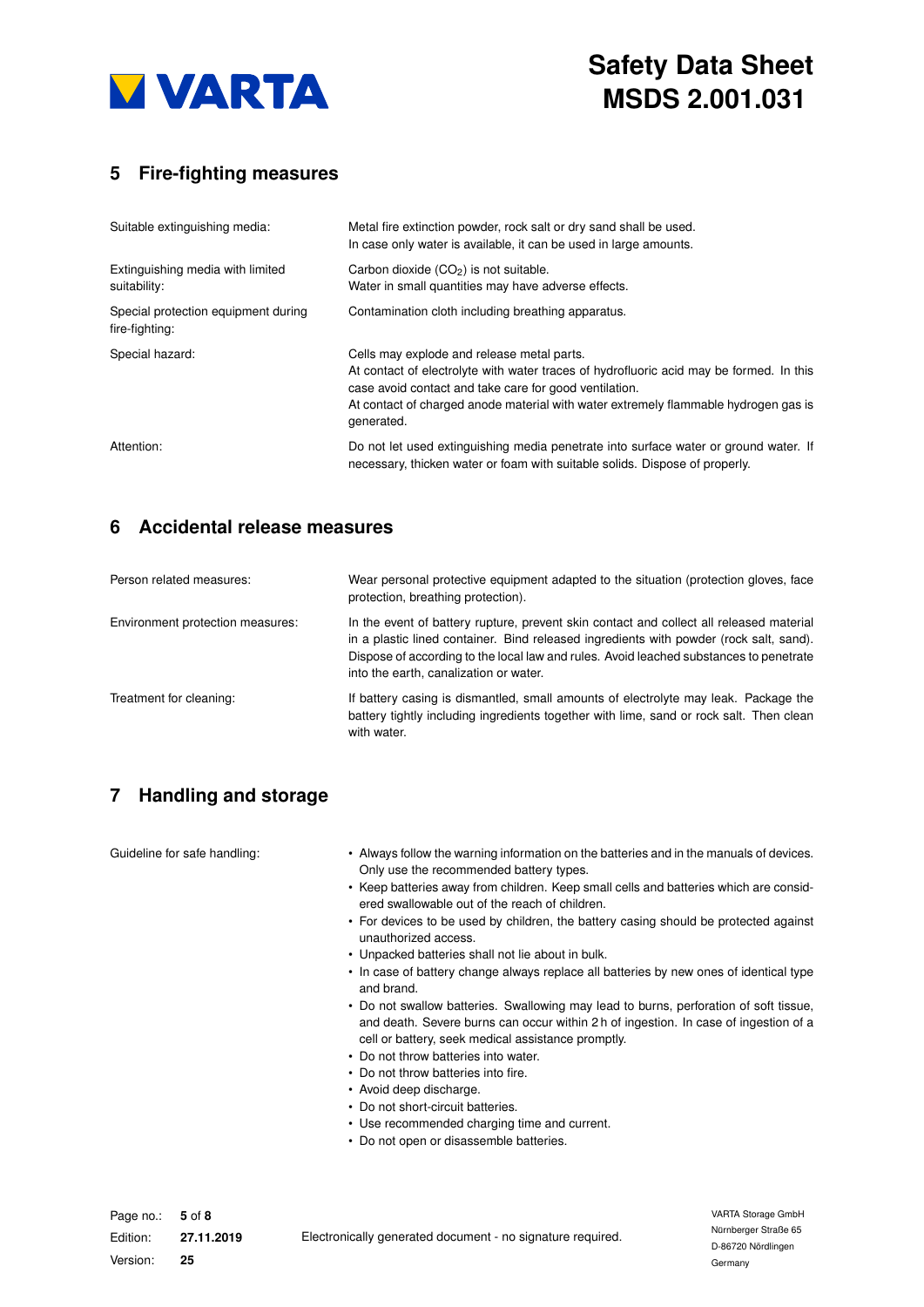

| Supply to private end users:               | In case the products are supplied to private end users packed with equipment or con-<br>tained in equipment it is strongly recommended to follow UL product and instruction<br>manual requirements. The product is required to be marked with a graphical symbol<br>that alerts the user to refer to the instruction manual.<br>The instruction manual itself is required to contain<br>• a warning marking with text to alert the user of the potential chemical burn haz-<br>ard associated with coin/button battery ingestion,<br>• an instruction as to the presence of a coin/button cell battery,<br>• possible effects of battery ingestion,<br>• an instruction to keep batteries away from children,<br>• an advice to seek immediate medical attention if it suspected that batteries have<br>either been swallowed or placed inside any part of the body.<br>Further advice for parents:<br>http://buttonbatterysafety.com<br>http://www.productsafety.gov.au/news/the-battery-controlled-button-battery-safety |
|--------------------------------------------|----------------------------------------------------------------------------------------------------------------------------------------------------------------------------------------------------------------------------------------------------------------------------------------------------------------------------------------------------------------------------------------------------------------------------------------------------------------------------------------------------------------------------------------------------------------------------------------------------------------------------------------------------------------------------------------------------------------------------------------------------------------------------------------------------------------------------------------------------------------------------------------------------------------------------------------------------------------------------------------------------------------------------|
| Environmental conditions:                  | $-20$ °C to 20 °C for storage<br>$-20$ °C to 60 °C for short exposition (e.g. transport)                                                                                                                                                                                                                                                                                                                                                                                                                                                                                                                                                                                                                                                                                                                                                                                                                                                                                                                                   |
|                                            | Avoid large temperature changes. Do not store close to heating devices. Avoid direct<br>sunlight. At higher temperature the electrical performance may be reduced.<br>Storage of unpacked batteries can cause short circuit and heat generation.                                                                                                                                                                                                                                                                                                                                                                                                                                                                                                                                                                                                                                                                                                                                                                           |
| Storage category<br>according to TRGS 510: | It is recommended to consider the "Technical Rule for Hazardous Substances TRGS<br>510 - Storage of hazardous substances in nonstationary containers" and to handle<br>lithium ion batteries do according to storage category 11 ("combustible solids").                                                                                                                                                                                                                                                                                                                                                                                                                                                                                                                                                                                                                                                                                                                                                                   |
| Storage of large amounts:                  | Follow the recommendations of the German Insurance Association (GDV - "Gesamt-<br>verband der Deutschen Versicherungswirtschaft e. V.") concerning lithium batteries:<br>https://vds.de/fileadmin/vds_publikationen/vds_3103en_web.pdf<br>In case of storage of large amounts (used storage volume $> 7 \text{ m}^3$ and/or more than<br>6 pallets) batteries shall be stored in fire-resistant or separated rooms or areas (e.g.<br>warehouse or container for hazardous materials). Mixed storage with other products<br>is not allowed. The storage area shall be monitored by an automatic fire detection<br>system, connected to a permanently manned place. A fire-extinguishing system shall<br>reflect the extinguishing agents mentioned in section 5.                                                                                                                                                                                                                                                            |

# **8 Exposure controls/personal protection**

Under normal conditions (during charge and discharge) release of ingredients does not occur.

# **9 Physical and chemical properties**

Not applicable if closed.

# **10 Stability and reactivity**

Dangerous reactions: When heated above 100 °C the risk of rupture occurs.

## **11 Toxicological information**

Under normal conditions (during charge and discharge) release of ingredients does not occur. In case of accidental release see information in sections [2](#page-2-1) to [4](#page-3-0) and [6.](#page-4-0)

| Page no.: 6 of 8 |            |                                                            | VARTA Storage GmbH            |
|------------------|------------|------------------------------------------------------------|-------------------------------|
| Edition:         | 27.11.2019 | Electronically generated document - no signature required. | Nürnberger Straße 65          |
| Version:         | 25         |                                                            | D-86720 Nördlingen<br>Germany |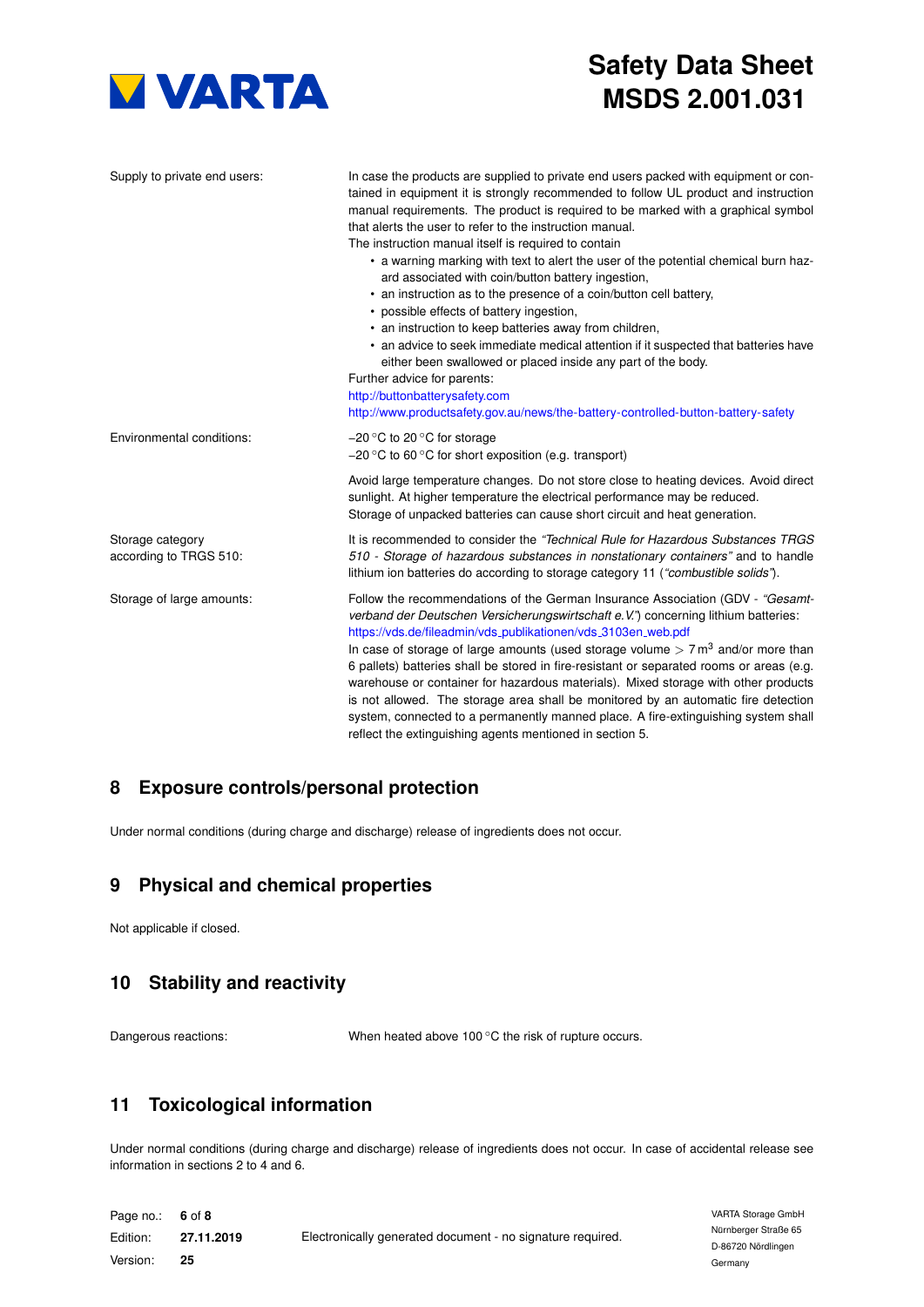

<span id="page-6-0"></span>Swallowing of a battery can be harmful. Call the local Poison Control Centre for advice and follow-up. See section [4.](#page-3-0)

# **12 Ecological information**

VARTA LIC/LIP/LPP series lithium ion batteries do not contain heavy metals as defined by the European directives 2006/66/EC Article 21; they comply with the chemical composition requirements of this Directive.

Mercury has not been *"intentionally introduced (as distinguished from mercury that may be incidentally present in other materials)"* in the sense of the U.S.A. *"Mercury-Containing and Rechargeable Battery Management Act"* (May 13 1996).

The Regulation on Mercury Content Limitation for Batteries promulgated on 1997-12-31 by the China authorities including the State Administration of Light Industry and the State Environmental Protection Administration defines *"low mercury"* as *"mercury content by weight in battery as less than 0.025 %"*, and *"mercury free"* as *"mercury content by weight in battery as less than 0.0001 %"*. And therefore: VARTA LIC/LIP/LPP series lithium ion batteries belong to the category of mercury-free battery (mercury content lower than 0.0001 %).

# **13 Disposal considerations**

In order to avoid short circuit and heating, used VARTA LIC/LIP/LPP series lithium ion batteries should never be stored or transported in bulk. Proper measures against short circuit are:

- Storage of batteries in original packaging
- Coverage of the terminals
- Embedding in dry sand

### **European Union**

In the European Union, manufacturing, handling and disposal of batteries is regulated on the basis of the DIRECTIVE 2006/66/EC OF THE EUROPEAN PARLIAMENT AND OF THE COUNCIL of 6 September 2006 on batteries and accumulators and waste batteries and accumulators and repealing Directive 91/157/EEC. Customers find detailed information on disposal in their specific countries using the web site of the European Portable Batteries Association [\(www.epbaeurope.net/legislation](www.epbaeurope.net/legislation_national.html)\_national.html).

Importers and users outside EU should consider the local law and rules.

### **USA**

VARTA LIC/LIP/LPP series lithium ion batteries are classified by the federal government as non-hazardous waste and are safe for disposal in the normal municipal waste stream. These batteries, however, do contain recyclable materials and are accepted for recycling by Call2Recycle, Inc. Please go to their website at <www.call2recycle.org> for additional information.

## <span id="page-6-1"></span>**14 Transport information**

VARTA LIC/LIP/LPP series lithium ion batteries are considered to be UN 3480 Lithium Ion Batteries, and are tested according to 38.3 of the *"UN Manual of Tests and Criteria"* for compliance with the requirements of special provisions ADR 188, IMDG 188, as well as the requirements of DOT / 49 CFR § 173.185, and the requirements of IATA DGR packing instruction 965. Test results as well as other relevant information required for transportation are given in dedicated *"Supplier's Test Summary"*.

Please note that for some products state of charge and VARTA packaging are not designed for air transport in bulk; this does not affect air transport of batteries packed with equipment or contained in equipment.

Transportations of cells or batteries packed with equipment or contained in equipment have to follow the appropriate regulations for UN 3481.

During the transportation of large amounts of batteries by ship, trailer or railway, do not store them in places of high temperature and do not allow them to be exposed to condensation. During the transportation do not allow the packaging to be damaged,

| Page no.: 7 of 8 |            |                                                            |
|------------------|------------|------------------------------------------------------------|
| Edition:         | 27.11.2019 | Electronically generated document - no signature required. |
| Version:         | 25         |                                                            |